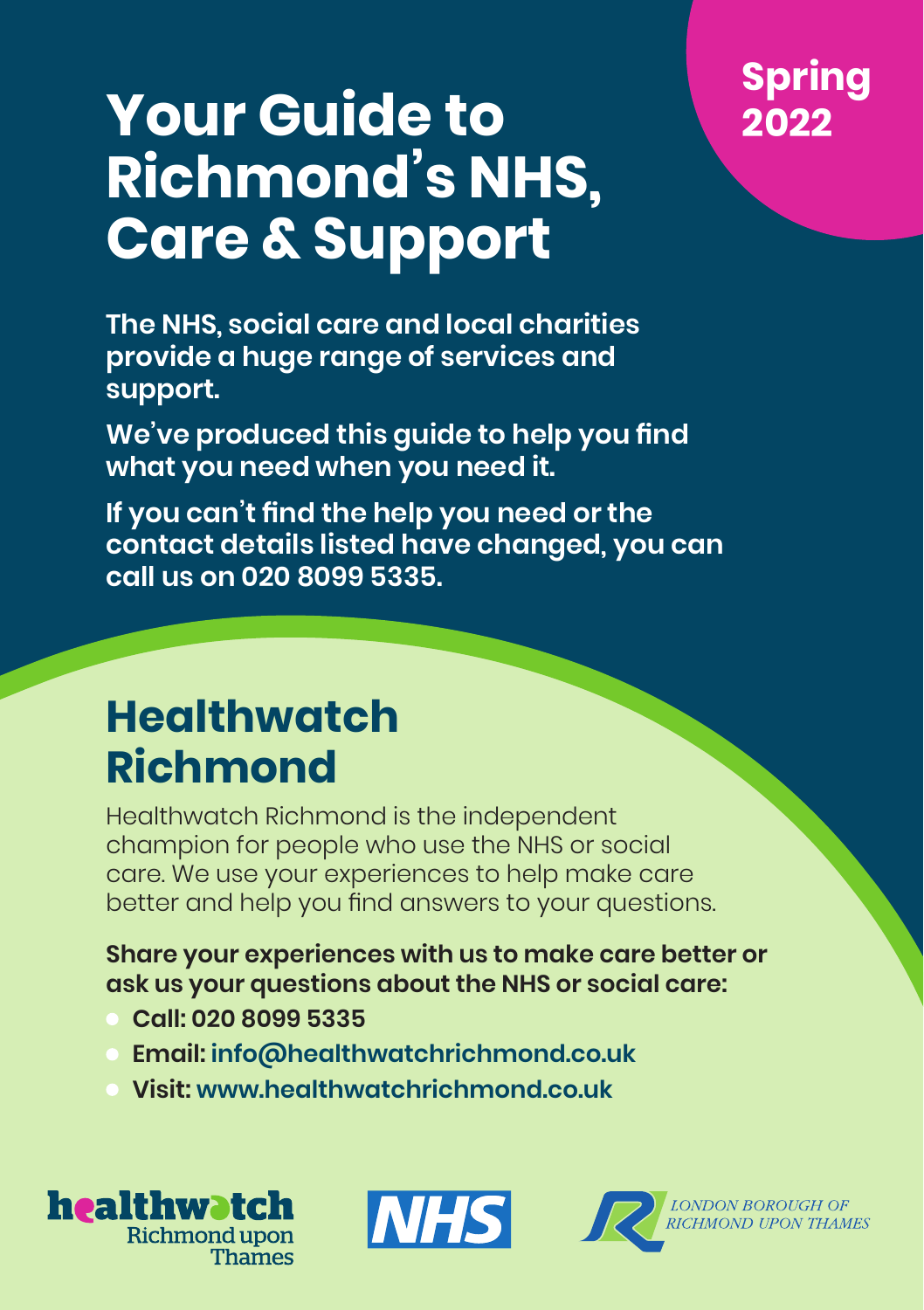# **Primary care**

Minor illness can generally be self-managed by accessing NHS resources. Visit your practice website or: **[www.nhs.uk](http://www.nhs.uk)**

## **GPs**

GPs should be your first point of call if you need a referral for urgent and specialist treatment, or advice about managing chronic medical conditions. Most practices offer an online consultation service which can direct you efficiently to the care provider you are likely to need. GPs also play an important role in health promotion and prevention and may offer the following services:

- **•** NHS Health Check blood pressure, cholesterol test and lifestyle assessment & Diabetic checks
- **•** Lifestyle advice including diet, alcohol use and help with stopping smoking including free nicotine replacement
- **•** Family planning and child and adult immunisations

### **How to get the best from your GP appointment**

- **•** Is your issue urgent?
- **•** Do you need to see a specific GP or could you see a nurse?
- **•** Take clear notes to help you

**•** Several issues? Ask to book a double appointment

### **Choosing a GP**

- **•** Visit: **[www.nhs.uk](http://www.nhs.uk)** to see and compare local GP practices
- **•** Call: **NHS England on 0300 311 22 33.**

**You can now get a GP consultation in Richmond from 8am-8pm, 7 days per week. Call your GP practice who can organise a daytime or evening appointment.** 

**You can also use GP Online Services to book routine appointments, renew prescriptions and access parts of your medical record online.**

### **RUILS Social Prescribing link**

**workers** based in GP surgeries, will be able to help people and their families to access services and activities to help improve their health and wellbeing including: gardening, volunteering, making new friends, walking groups, exercise classes, information and finding specialist advice e.g. money management.

**For help ask your GP, visit: [www.ruils.co.uk](http://www.ruils.co.uk) or call: 0208 831 6083.**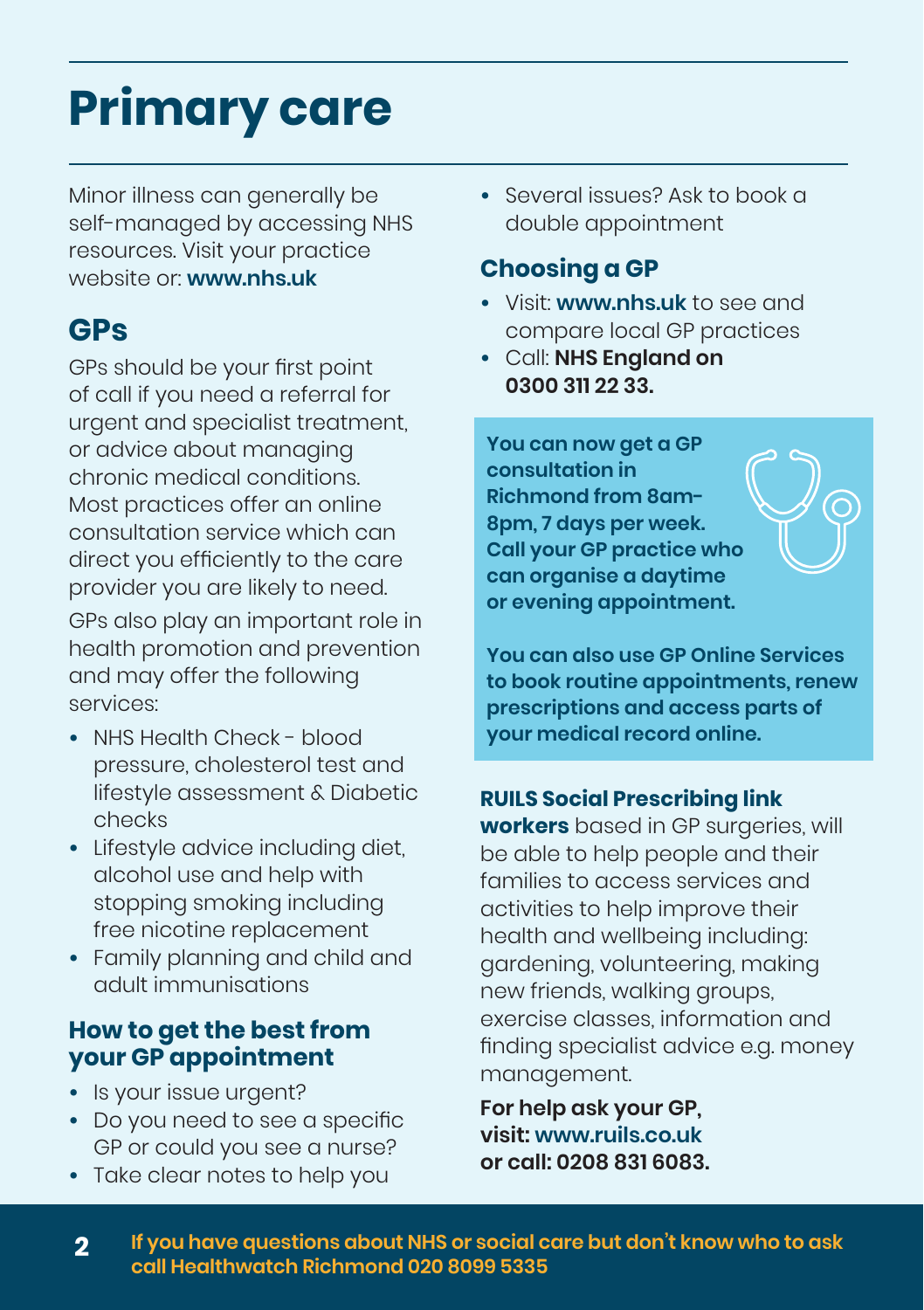## **Pharmacies**

**Your local pharmacist is highly qualified and can offer expert advice on caring for minor illnesses that could save you a trip to your GP or hospital. Pharmacies provide a range of services including:** 

- **•** NHS Health Check blood pressure, cholesterol or blood glucose testing
- **•** Stop smoking service (select pharmacies)
- **•** Emergency contraception (select pharmacies)
- **•** Minor ailment service

**At the first sign of an illness, see your pharmacist. Don't wait until it gets worse.**



- **•** Flu vaccination
- **•** Travel clinic
- **•** Chlamydia screening and treatment (select pharmacies)
- **•** Substance misuse service

Visit: **[www.nhs.uk](http://www.nhs.uk)** or search 'NHS – find a pharmacy' for pharmacies near you and services available.

## **Dentistry**

NHS dental treatments are charged in three bands:

### **Band 1 - £23.80**

- **•** Examination, diagnosis & advice
- **•** Scale & Polish
- **•** X-rays
- **•** Emergency care

### **Band 2 - £65.20**

- **•** All Band 1 plus:
- **•** Fillings
- **•** Root canal treatment
- **•** Teeth extractions

### **Band 3 - £282.80**

- **•** All Bands 1 & 2 plus:
- **•** Crowns
- **•** Dentures
- **•** Bridges

#### **Charges correct at March 2022**

### **Finding a dentist**

- **•** Call: **NHS 111 if you need emergency or urgent** out-of-hours dentistry.
- **•** Visit: **[www.nhs.uk](http://www.nhs.uk)** to see and compare local dental practices.
- **•** Visit: **[dentalchoices.org](https://dentalchoices.org)** to find a dentist taking on NHS patients
- **•** Call: **NHS England on 0300 311 22 33**.

You do not register with a dentist in the same way as with a GP and you can go to any dentist with NHS appointments available.

**People often struggle to find an NHS dentist and we can help, so if you're struggling to find a dentist who can take you on, call Healthwatch Richmond on 0208 099 5335.**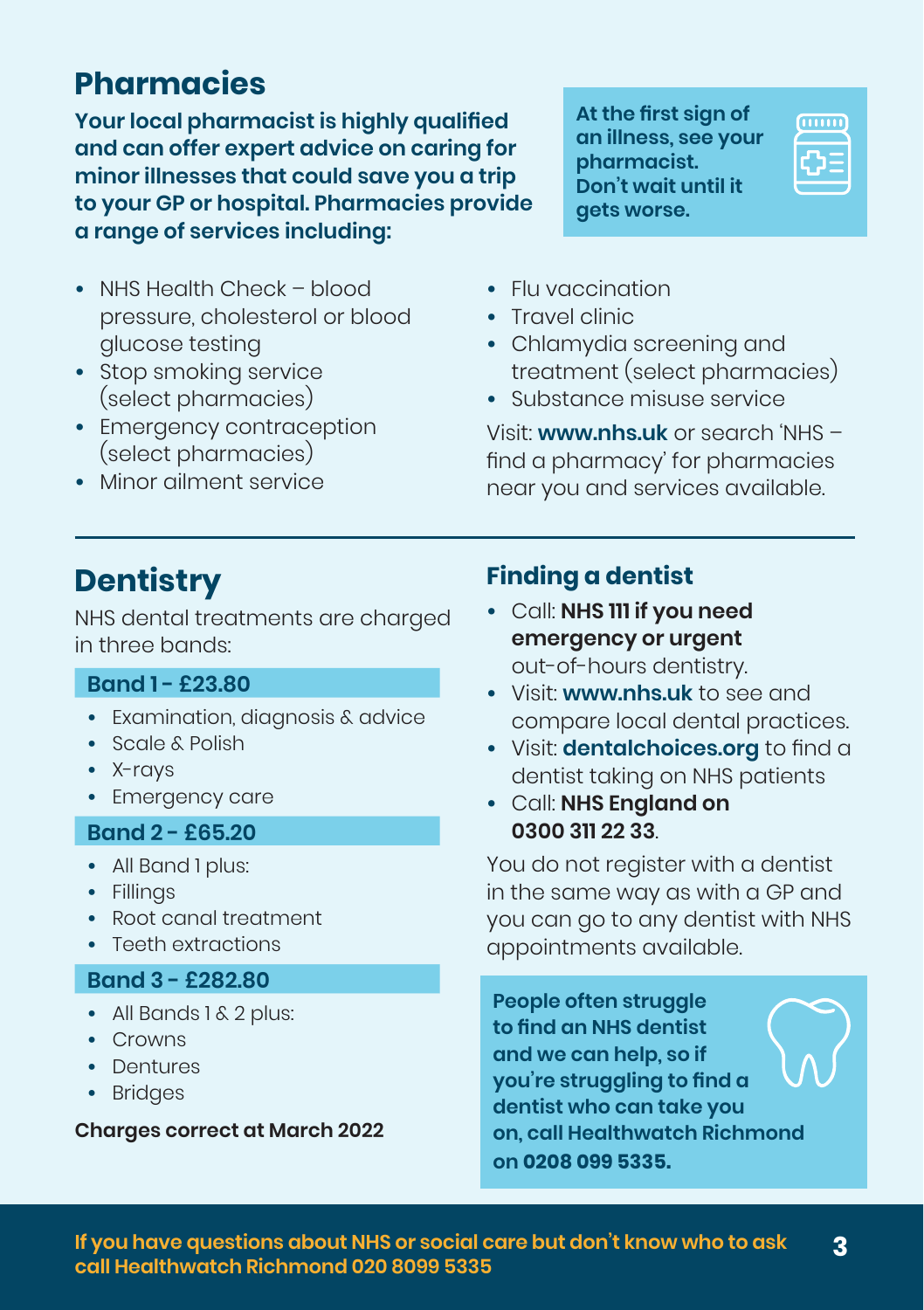# **Urgent Care**

Most urgent care requests are not accidents or emergencies. Before you seek urgent care, call NHS 111 to help you choose the service that's right for you and get help in the quickest way.

## **NHS 111**

If you need urgent, but not life-threatening care you should call NHS 111 before turning



up to an emergency department. NHS 111 is staffed by trained advisors 24 hours a day, 365 days a year. As well as self-care advice, they can connect you to a GP, nurse, arrange a face-toface appointment or send an ambulance if they decide you need one. This will:

- help you get to the most appropriate service such as a GP or Urgent Treatment Centre appointment – when you may not have to attend the emergency department;
- minimise the risk of contracting COVID-19 by helping patients with non-emergency conditions avoid having to wait for hours in waiting rooms.
- give you a shorter waiting time

## **Urgent Care & Treatment Centres**

An Urgent Care or Treatment Centre may be an appropriate choice if you are able to travel and need care for:

- Cuts & bruises
- Minor burns
- Eye problems
- Strains, sprains and fractures
- Bites & stings
- Minor skin infections
- Minor head injuries
- Wounds that need stitches

The closest services in Richmond are:

**Teddington Memorial Hospital** Hampton Road Teddington TW11 0JL Call: **020 8714 4004**

Opening hours: **8am-8pm**

**Queen Mary's Hospital**  Roehampton Roehampton Lane SW15 5PN

Call: **020 8487 6999** Opening hours: **8am-7pm**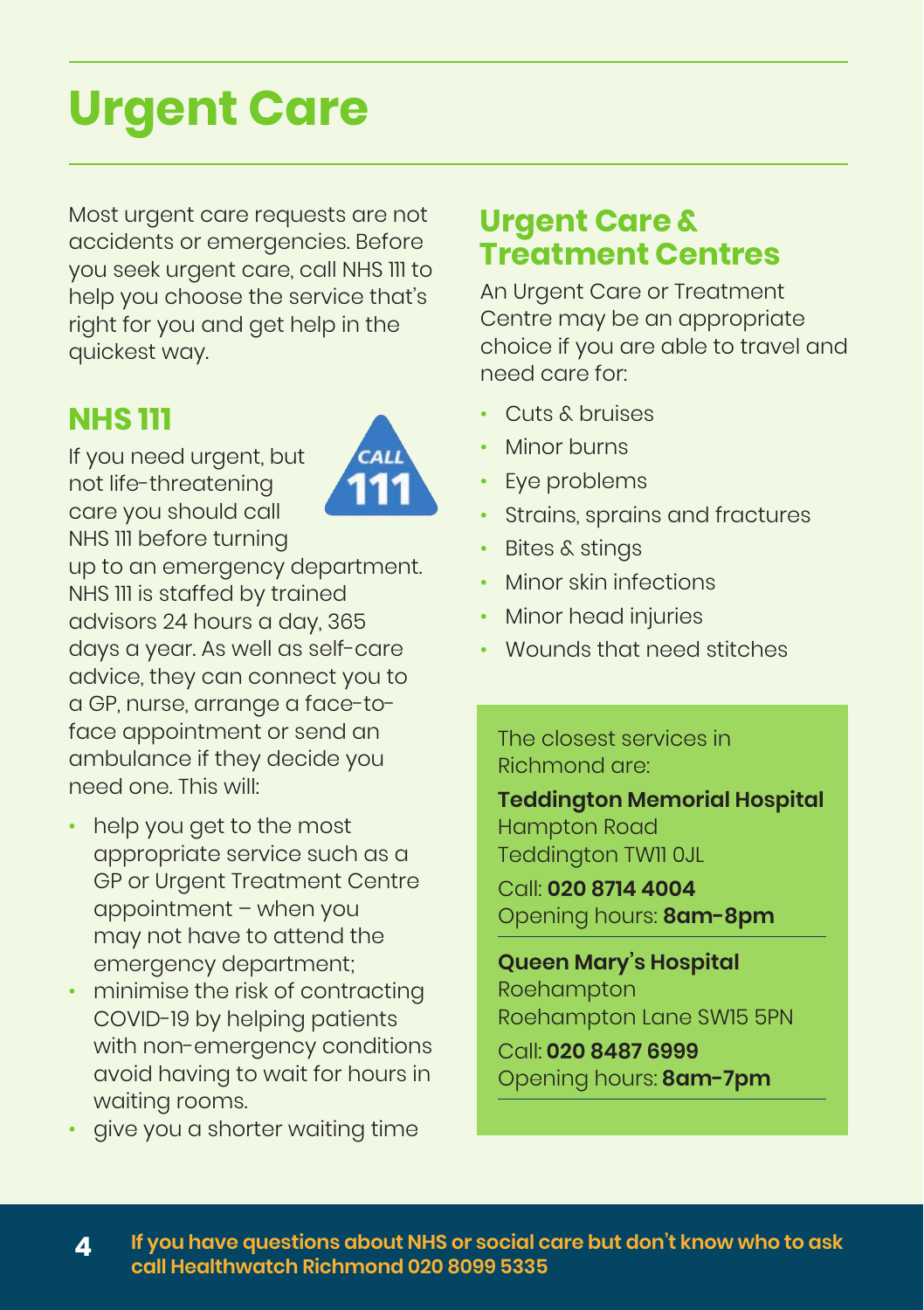## **Emergency Care**

## **999**

**Only call 999 if you or someone else is seriously ill or injured and there is a risk to life.**



If you have a communication impairment, pre-register your mobile phone to contact emergency services:

• **Text the word 'register' to 999 and follow the instructions.**

### **A&E Departments**

Go to A&E when it's a lifethreatening emergency, including:

- Loss of consciousness
- Persistent, severe chest pain
- Breathing difficulties
- Severe allergic reactions
- Severe burns or scalds
- Fits that are not stopping
- Severe bleeding

### **If it's not life-threatening call NHS 111**



A&E also provides urgent treatment and care.

The closest A&E departments to Richmond are:

### **Kingston Hospital**

Galsworthy Road Kingston-Upon-Thames Surrey KT2 7QB

### Call: **020 8546 7711**

#### **West Middlesex Hospital**

Twickenham Road Isleworth Middlesex TW7 6AF Call: **020 8560 2121** 

Both hospitals have a separate paediatric A&E with specially trained staff to help with children's health issues.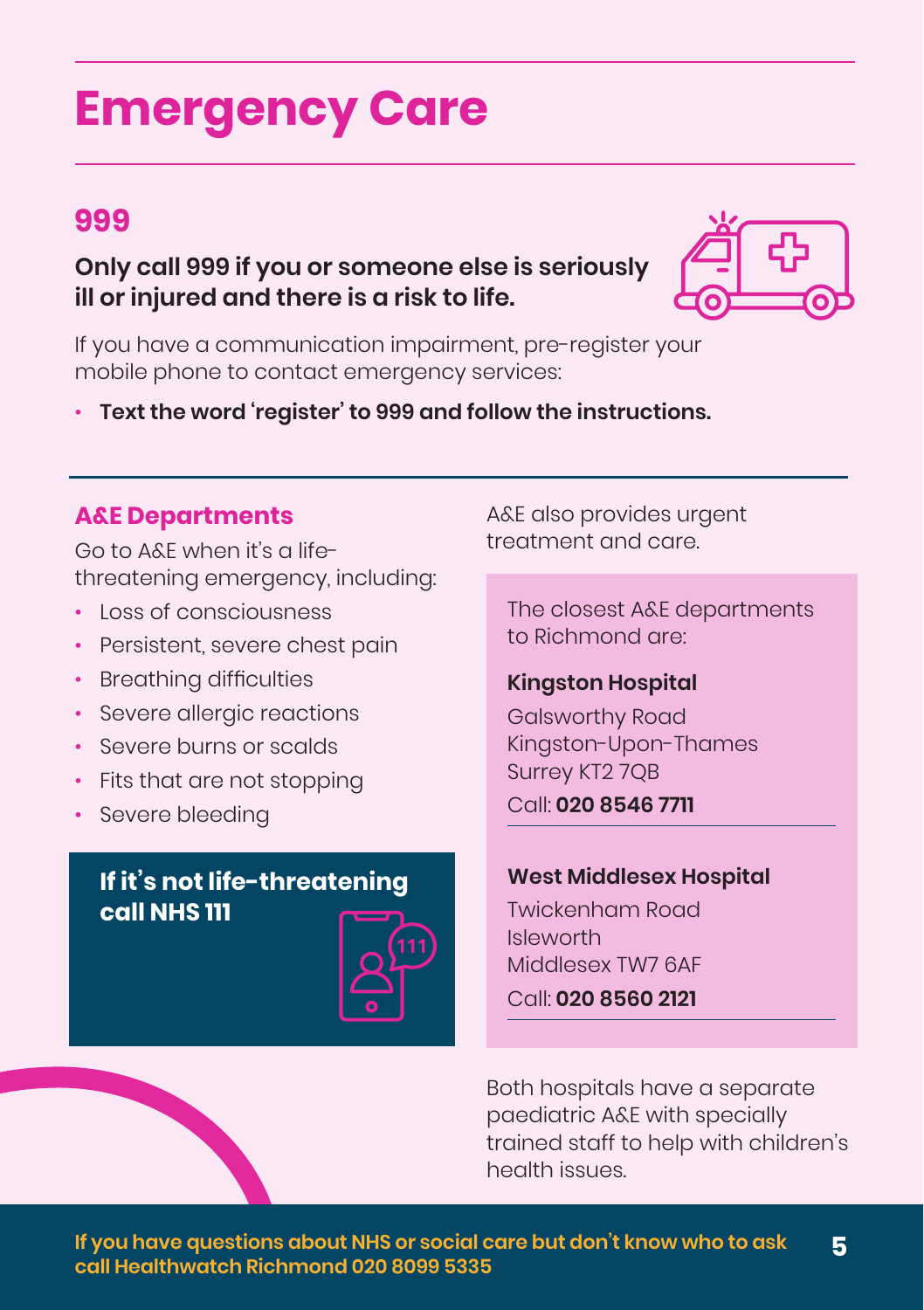## **Sexual Health**

Sexual health clinics, some GP surgeries and pharmacies offer free:

- **•** Contraception (including emergency), free condoms and lube
- **•** Advice on sexual health, relationships and safer sex
- **•** Testing & treatment for sexually transmitted infections
- **•** HIV testing, advice and counselling

#### **How do I get help?**

Please note that some services have been suspended due to Covid-19 lockdown restrictions.

- **•** Call: **0333 300 2100** (Mon-Fri, 8am-7pm)
- **•** Visit: **[www.shswl.nhs.uk](http://www.shswl.nhs.uk)** for up to date times.

## **Mental Health**

### **NHS Richmond Wellbeing Service**

### **Aged 18+ Anxious, low or stressed?**

NHS Richmond Wellbeing Service

Richmond Wellbeing Service Talking Therapies and Specialist Support

offers a range of free confidential talking therapies and specialist support to help you feel better, including depression, trauma, OCD or worry. The service also provides specialist mental health assessments, medication reviews and treatment.

### **How do I get help, more information or to self-refer?**

- Call: **020 8548 5550** (Mon-Thu 8.15am-8pm, Fri 8.15am-5.30pm)
- Visit: **[www.richmondwellbeingservice.nhs.uk](http://www.richmondwellbeingservice.nhs.uk)**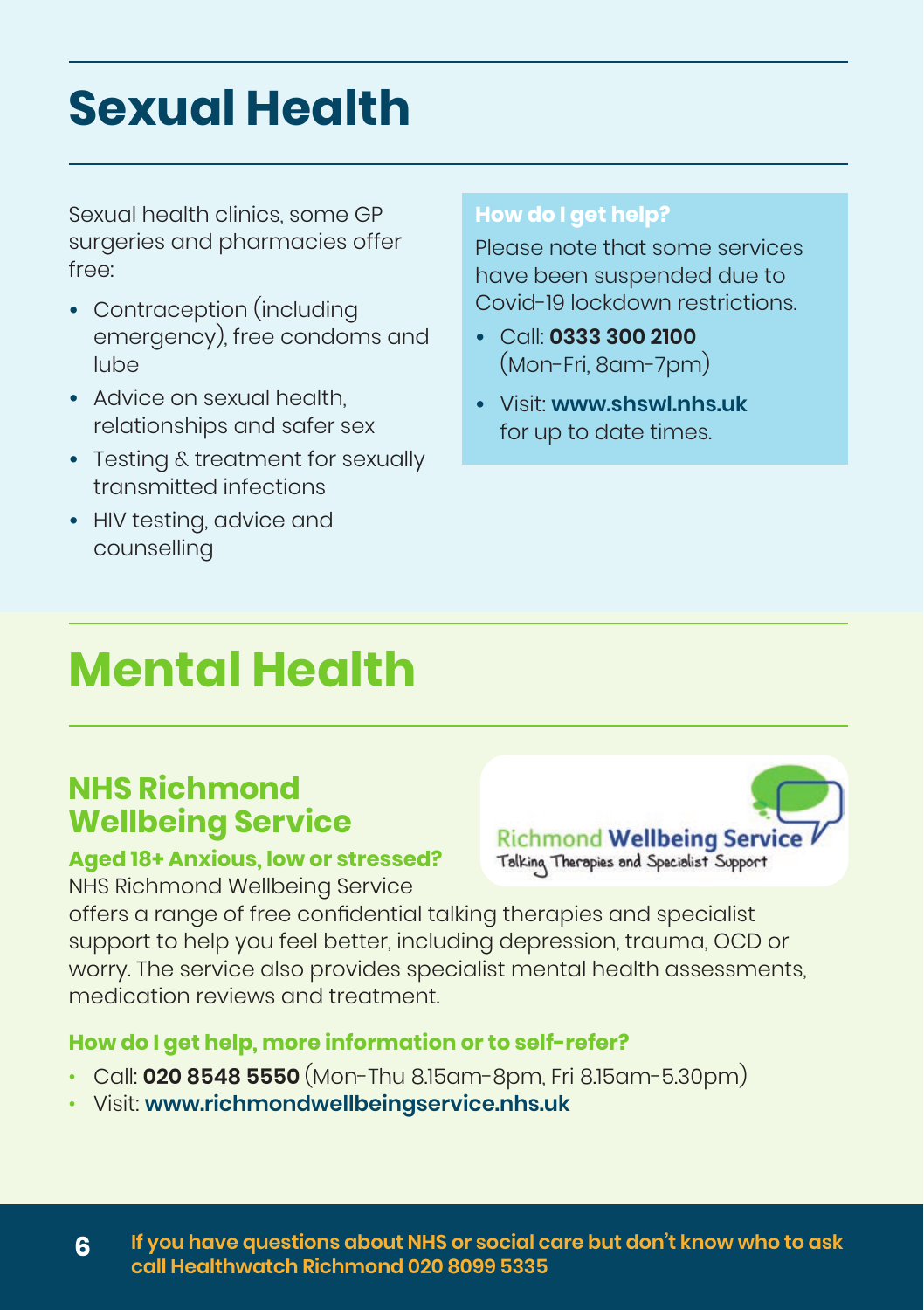## **Secondary Mental Health Services**

### **Crisis Care**

Mental health crises often mean that someone no longer feels able to cope or control their situation. They may feel great emotional distress or anxiety and need urgent help.

### **How do I get help?**

**Contact your GP practice** and ask for an emergency appointment with the first available doctor

**Call the Mental Health Crisis Line 0800 028 8000** if you (or someone you are with) is having an acute episode of mental ill-health. Ask for the Coral Crisis Assessment Team, who can come and see you in person in the community within 24hrs, if not sooner. Open to all adults.

#### **Call the Police by dialling**

**999** if someone is a danger to themselves or others.

Children & young people or parents & carers concerned about a young person's mental health can contact the **CAMHS Crisis Line**  on **0203 228 5980**, Mon-Fri, 5-11pm - Sat, Sun or Bank Holidays, 9am-11pm.

**If you are calling urgently from a partner agency and require support and direction then** 

**please contact the Mental Health Crisis Line on 0800 028 8000. It is staffed 24/7.**



### **Recovery Hubs**

People who feel they are approaching a mental health crisis can access out-of-hours support from Mind Recovery Hub.

#### **How do I get help?**

- **• Twickenham hub:** 32 Hampton Road, Twickenham, TW2 5QB Open: Tue-Fri, 6-10pm; Sun, 2-8pm
- **•** Drop-in may not always be possible **to pre-book email: [recoveryhub@rbmind.org](mailto:recoveryhub@rbmind.org)** or call: **020 3137 9755**
- **•** Visit: **[www.rbmind.org/our](http://www.rbmind.org/our-services/recoveryhub/)[services/recoveryhub/](http://www.rbmind.org/our-services/recoveryhub/)**

**7 If you have questions about NHS or social care but don't know who to ask call Healthwatch Richmond 020 8099 5335**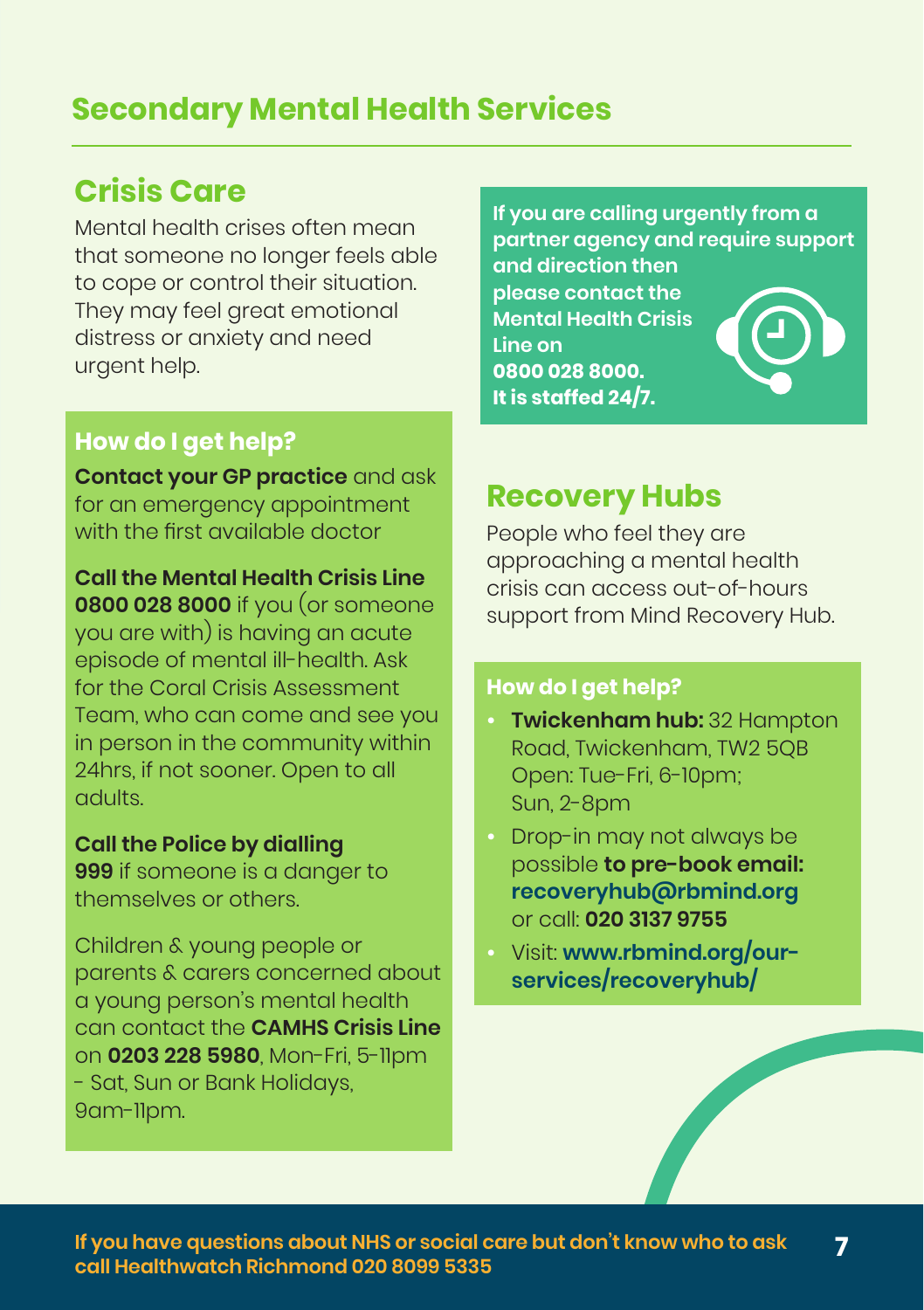## **Richmond Borough Mind**



RB Mind can help if you're struggling with your mental health or care for someone with mental health problems. They provide:

- Helpline for emotional support (inc. evenings & weekends)
- Low cost counselling and befriending
- Recovery and resilience activities in their Wellbeing **Centre**
- Peer led support groups across the borough
- Carers support and information (inc. parents and young people)
- Support for Young people

### **How do I get help?**

- **•** Call: **020 3137 9590**
- **•** Email: **[info@rbmind.org](mailto:info@rbmind.org) / [helpline@rbmind.org](mailto:helpline@rbmind.org)**
- **•** Visit: **[www.rbmind.org](http://www.rbmind.org)**

### **Richmond Community Drug & Alcohol Service (RCDAS)**

RCDAS provides free and confidential services including:

- Alcohol & addiction workshops, group working and peer support
- Opiate substitution prescribing & access to detox (in/outpatient)
- Access to psychology and psycho-social key working
- Relapse prevention interventions and recovery activities
- Blood tests, harm reduction and needle exchange

### **How do I get help, more information and self-refer?**

- **•** Call: **020 3228 3020**
- **•** Email: **[RCDAS.Referrals@slam.nhs.uk](mailto:RCDAS.Referrals@slam.nhs.uk)** or visit: **[www.RCDAS.co.uk](http://www.RCDAS.co.uk)**
- **•** Visit: RCDAS, Ilex House, 94 Holly Rd, TW1 4HF.

#### **Other Support:**

 **If you are experiencing suicidal thoughts, feeling down or desperate call: Samaritans 116 123** 

**Under 35s can call: Papyrus 0800 068 4141** 

**Under 19s can call: Childline 0800 1111**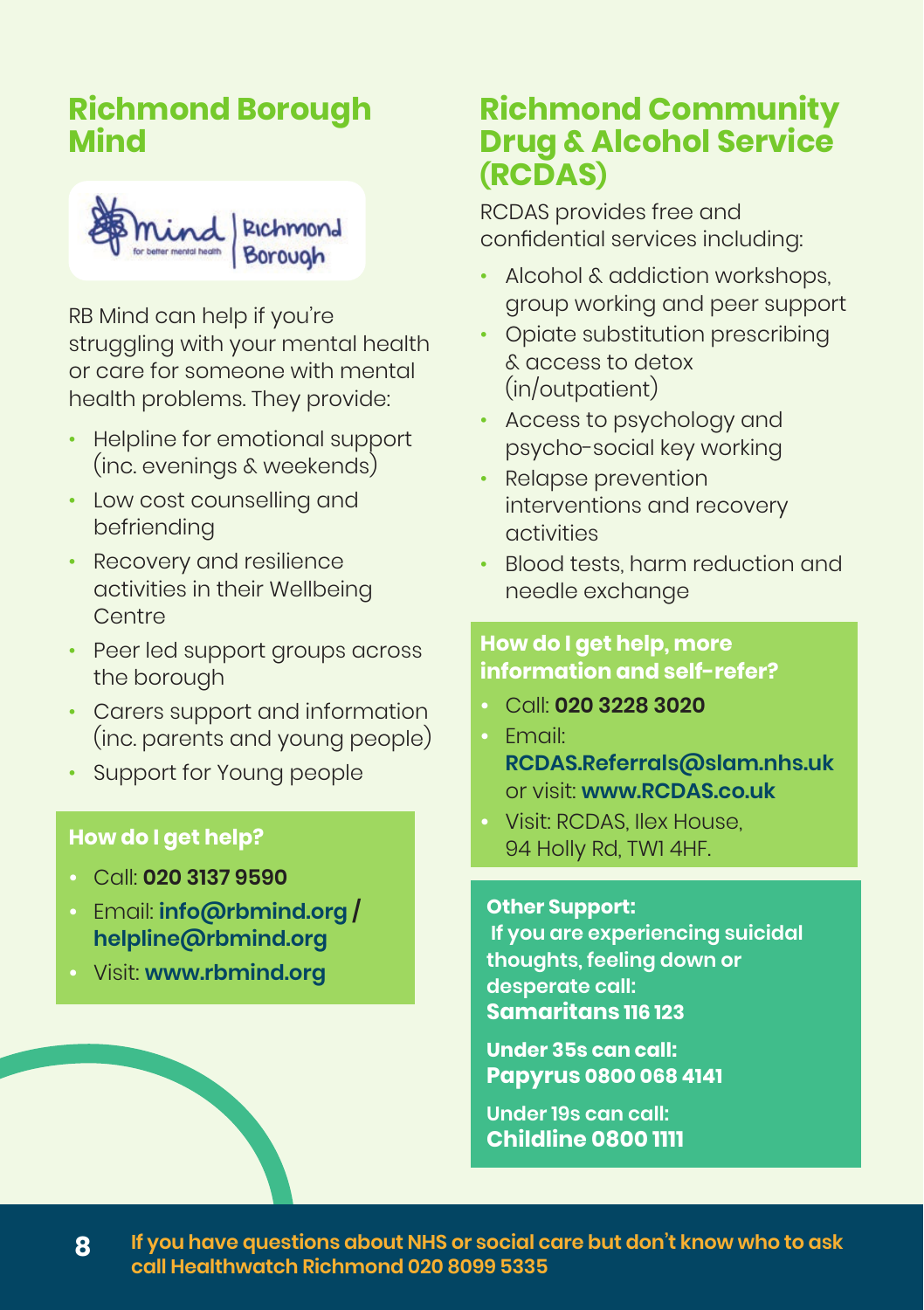## **Children & Young People's Services**

### **Child & Adolescent Mental Health Service (CAMHS)**

**Richmond CAMHS** offers assessment and treatment for people under 18 for a range of moderate to severe mental health problems. Assessment and treatment for those with mild to moderate mental health concerns are delivered by the Emotional Health Service.

### **How do I get help?**

Referrals to CAMHS are made through the Council's single point of access team.

• Call: **020 8547 5008**

### **Kooth**



Online counselling and an emotional

wellbeing service for children & young people aged 11-22.

Access through: **[www.kooth.com](http://www.kooth.com)**

### **Richmond CRUSE**

Emotional support for children and adults after a death.

Cruse **Bereavement** Support

- Call: **0808 808 1677** or leave a voicemail at **0749 5777 401**.
- Email: **[referrals@cruse](mailto:referrals@cruserichmonduponthames.org.uk) [richmonduponthames.org.uk](mailto:referrals@cruserichmonduponthames.org.uk)**.
- Visit: **[www.cruse.org.uk](http://www.cruse.org.uk)**

### **London South West Relate**



Free counselling for young people in Richmond.

- Call: **0333 320 2206**
- Email: **[appointments.londonsw](mailto:appointments.londonsw@relate.org.uk) [@relate.org.uk](mailto:appointments.londonsw@relate.org.uk)**

### **Youth Zone**

A wellbeing drop-in service for 12–25 year olds who want to chat, chill, take part in groups and classes or get 1-to-1 support, information or advice. Tue, Wed and Fri 3-7pm.

• Visit: **[www.rbmind.org/youth-zone](https://www.rbmind.org/youth-zone/) Young carers** - support is provided by The Richmond Carers Centre and Richmond Crossroads

**Youth services** The range of youth services available, including youth clubs: **[www.richmond.gov.uk/youth](https://www.richmond.gov.uk/youth)**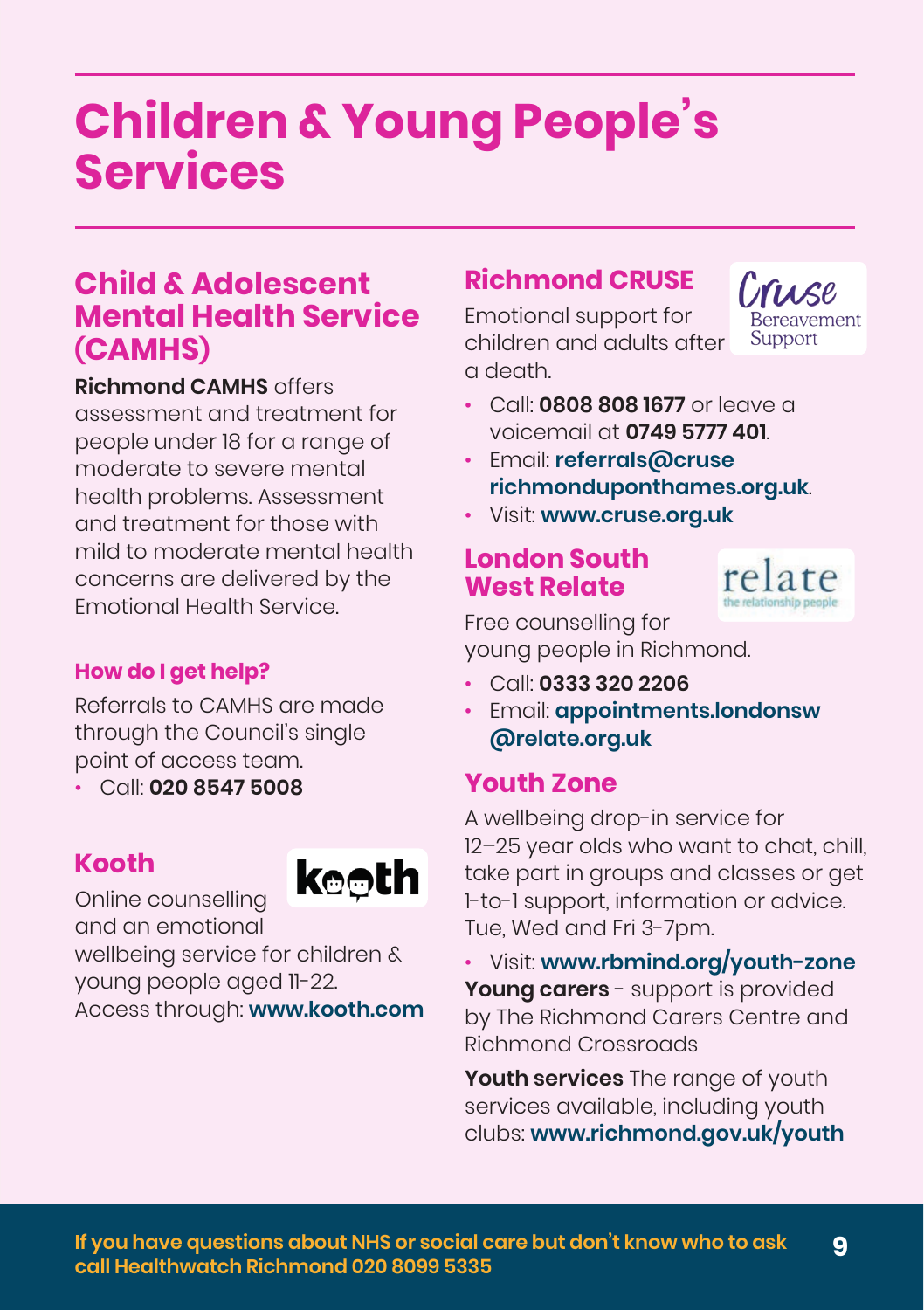### **Sexual Health Off The Record Twickenham**



Free, confidential **counselling for people aged 11-24**, a walk-in information service and a walk-in **sexual health clinic on Mondays**.

- Visit: **[otrtwickenham.com](https://otrtwickenham.com/)**
- Call: **020 8744 1644** or
- Email: **[info@otrtwickenham.com](mailto:info@otrtwickenham.com)**

## **Getting It On**

If you are 13-19 years old, you can visit:



**[www.gettingiton.org.uk](http://www.gettingiton.org.uk)** to get information & advice or find out about services helping with sexual health and relationships, mental health and drugs & alcohol or healthy lifestyle choices.

### **Get It**



A free and confidential service for young people under 25, to access condoms lubricant and chlamydia tests.

• Visit: **[www.getit.org.uk](http://www.getit.org.uk)**

## **Achieving for Children**

Achieving for Children provides Council children's



services for residents of Richmond. The single point of access team should be your first point of contact if your family needs help with:

- Prevention and early help
- Education support services
- Social care & Safeguarding

### **How do I get help?**

- **•** Call: **020 8547 5008** or **020 8770 5000** (out of hours)
- **•** Email: **[enquiries@](mailto:enquiries@achievingforchildren.org.uk) [achievingforchildren.org.uk](mailto:enquiries@achievingforchildren.org.uk)**
- **•** Visit: **[www.afcinfo.org.uk](http://www.afcinfo.org.uk)**

## **Children's Safeguarding**

If you have concerns about a child's welfare, call the Council's single point of access team on **020 8547 5008**. In an emergency call **999**.

## **Early Years: 0-5**

**There are six Children's Centres across Richmond, offering health, and early years development support. Find your nearest Children's Centre at [www.richmond.gov.uk](http://www.richmond.gov.uk)** 

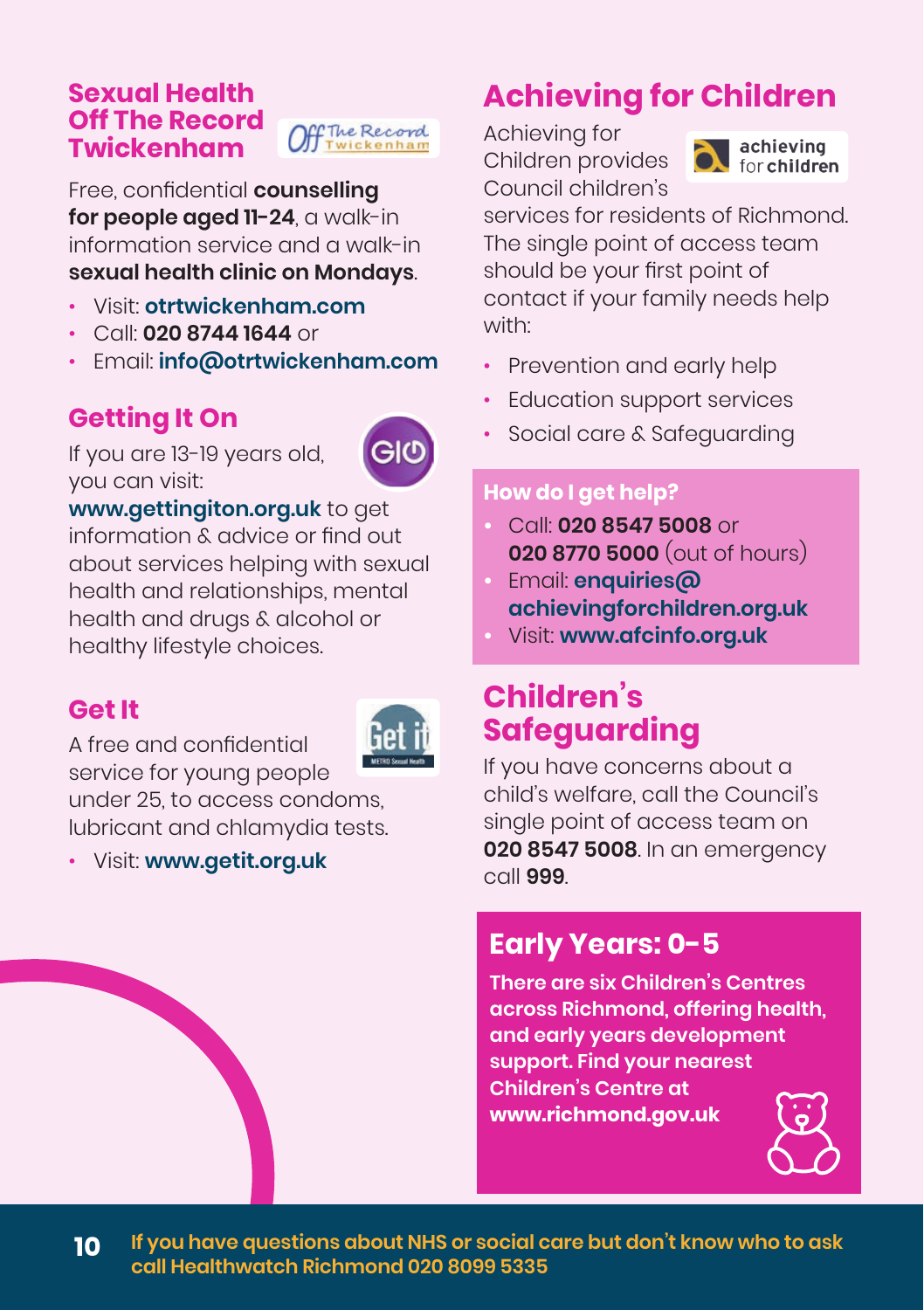### **Home-Start**

Being a parent is never easy and families can feel alone or isolated. Home-Start offers compassionate, confidential support to struggling families with a child under 5, including mums-to-be, families of children with disabilities or developmental delays, or parents experiencing emotional or financial difficulties.

### **How do I get help?**

- **•** Call: **020 8478 8500**
- **•** Email: **[info@homestart-rkh.org.uk](mailto:info@homestart-rkh.org.uk) •** Visit:

**[www.homestart-rkh.org.uk/](http://www.homestart-rkh.org.uk/)**

## **Special educational needs and disabilities**

Information on what support is available across education, health and care and how to access it can be found on the Council's central hub.

### **How do I access this information?**

- **•** Call: **020 8547 4722**
- **•** Visit:

**[www.afcinfo.org.uk/local\\_offer](http://www.afcinfo.org.uk/local_offer)**

## **Skylarks**

Offer a wide range of therapies, activities and services for children with additional needs, their parents/carers, and their siblings.

- Call: **07946 646033**
- Email: **[info@skylarks.charity](mailto:info@skylarks.charity)**

## **TAG Youth Club**

A local charity based at Ham Youth Centre for Disabled Young People which provides a fantastic range of activity for disabled children and young people aged 8-25.

- Call: **07557 397934**,
- Email: **[info@tagyouthclub.org](mailto:info@tagyouthclub.org)**
- Visit: **[www.tagyouthclub.org](http://www.tagyouthclub.org)**

## **Crossroads Care**

Crossroads Care provides high-quality, bespoke and flexible home and community



respite care and support services to Parent Carers, caring for children and young people of all ages and disability, including behavioural, emotional and/or medical needs. Their community-based projects include a Saturday Club for children and young people (aged 8-18) with special educational needs and disability, which runs every Saturday during term time.

- Call: **020 8943 9421**
- Email: **[info@crossroadscarerk.org.uk](mailto:info@crossroadscarerk.org.uk)**
- Visit: **[www.crossroadscarerk.org](http://www.crossroadscarerk.org)**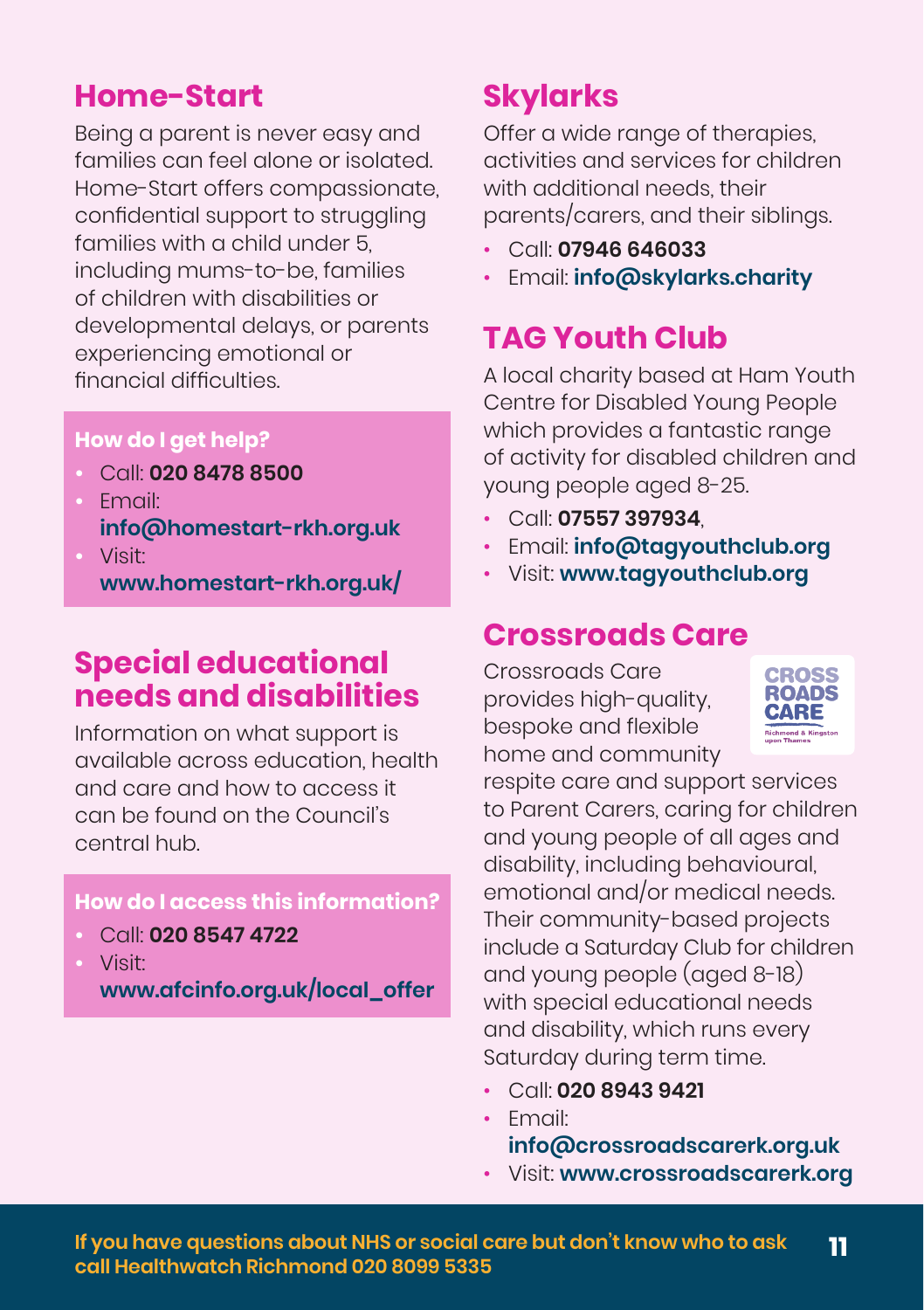## **Help and Complaints**

## **PALS – Patient Advice & Liaison Service**

Every NHS provider will have a PALS department which can:

- **•** Provide guidance on what you should expect from your care
- **•** Help resolve questions or concerns you may have around treatment, including information on complaints
- **•** Provide contact details for support groups outside the NHS

You can find the relevant PALS service using **[www.nhs.uk](http://www.nhs.uk)** or by calling your GP surgery or local hospital.

### **Local PALS numbers**

**Hounslow & Richmond Community Health Trust 0800 953 0363 [pals.hrch@nhs.net](mailto:pals.hrch@nhs.net)**

**West Middlesex Hospital 020 8321 6261**  wmpals@chelwest.nhs.net

**Kingston Hospital 020 8934 3993 [khft.pals@nhs.net](mailto:khft.pals@nhs.net)**

**South West London & St George's NHS Trust 020 3513 6150 [pals@swlstg.nhs.uk](mailto:pals@swlstg.nhs.uk)**



## **NHS Complaints Advocacy**

If you wish to make a complaint about your NHS care and need independent help, Rethink can provide advocacy to help you form your complaint and guide you through the different stages.

#### **How do I get help?**

- **•** Call: **0300 7900 559** (Mon-Fri 9am-5pm)
- **•** Email: **[wandradvocacy@rethink.org](mailto:wandradvocacy@rethink.org)**

## **Healthwatch Richmond**

We can help you find up to date

healthwatch Richmond upon Thames

information about how services are working as they adapt to changes resulting from Covid-19. We're also working to improve the things that matter to you. Call us with your questions or to share your experiences with us in confidence:

- **•** Call: **0208 099 5335**
- **•** Email: **[info@](mailto:info@healthwatchrichmond.co.uk) [healthwatchrichmond.co.uk](mailto:info@healthwatchrichmond.co.uk)**
- **•** Visit: **[www.](http://www.healthwatchrichmond.co.uk) [healthwatchrichmond.co.uk](http://www.healthwatchrichmond.co.uk)**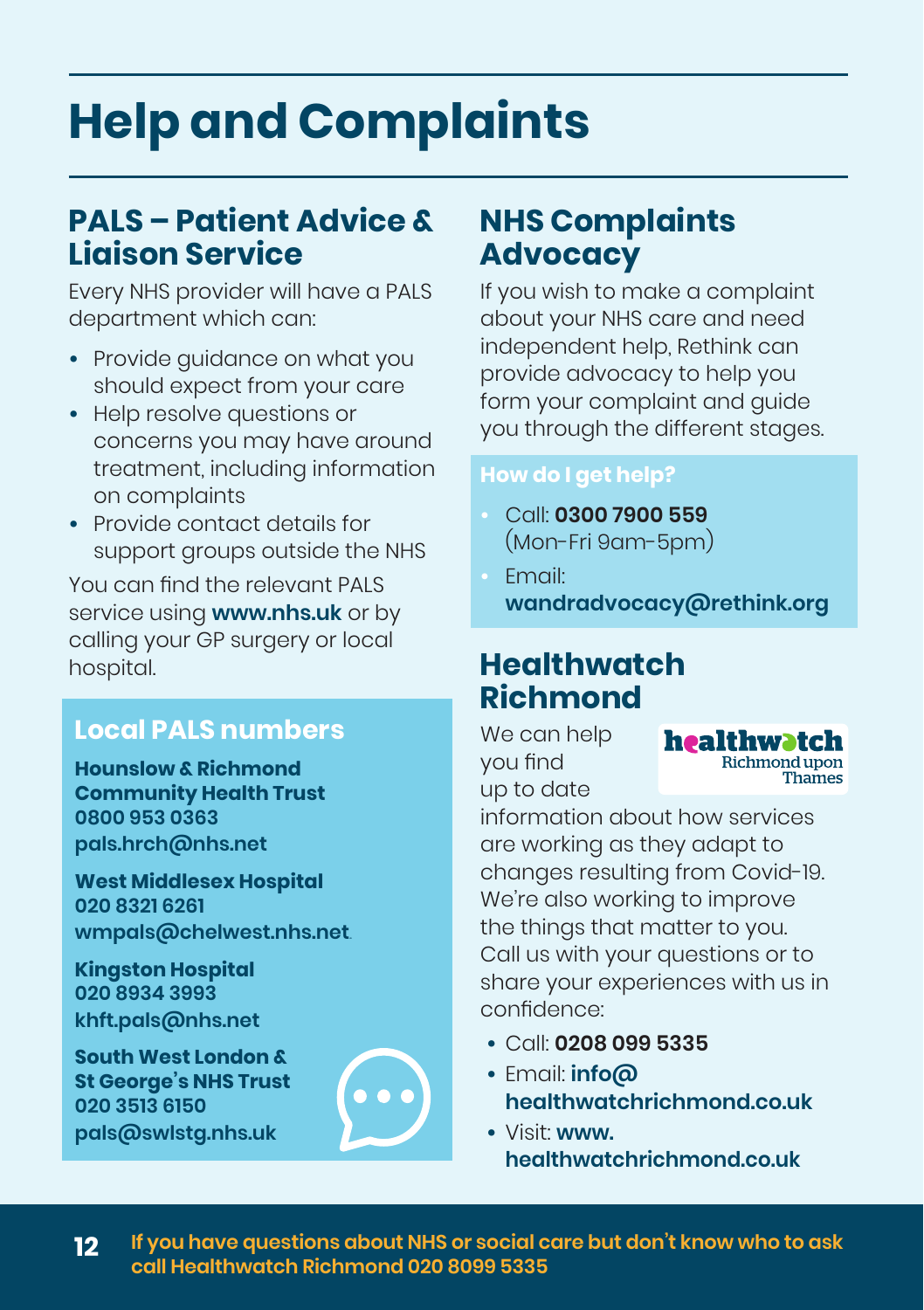## **Social Care**

## **Adult Social Care**

Adult care and support comes in many forms, which can include personal care such as washing, eating, getting dressed or simple equipment and adaptations for your home such as grab rails.

Richmond Adult Social Care can help with:

- Providing information and advice
- Exploring technological solutions, such as devices and apps to help with daily living
- Short-term intensive support after a hospital stay or health problem
- Long term care and support for people aged 65+ or with additional physical, sensory or mental health needs

### **How do I get help?**

Contact Adult Social Care, Mon-Fri, from 9am-5pm.

- **•** Call: **020 8891 7971** Text: **07903 738043**
- **•** Out of hours: **020 8744 2442**
- **•** Email: **[adultsocialservices@](mailto:adultsocialservices@richmond.gov.uk) [richmond.gov.uk](mailto:adultsocialservices@richmond.gov.uk)**
- **•** Visit: **[www.richmond.gov.uk/](http://www.richmond.gov.uk/adult_social_care) [adult\\_social\\_care](http://www.richmond.gov.uk/adult_social_care)**
- **•** Online Directory: **[www.careplace.org.uk](http://www.careplace.org.uk)**

## **Safeguarding Adults and Abuse**

Safeguarding adults means protecting a person's right to live safely and free from abuse or neglect. If you are suffering from abuse or neglect, or you suspect that someone else is:

Call: **020 8891 7971 (In an emergency call 999)** 

Visit: **[www.richmond.gov.uk/](https://www.richmond.gov.uk/safeguarding_adults) [safeguarding\\_adults](https://www.richmond.gov.uk/safeguarding_adults)**

## **Learning Disabilities, Autism and ADHD**

**MENCAP** provide support, advice

and services to children, young people and adults aged 8 to 80+ and their family carers.



- Call: **020 8744 1923**
- Email: **[office@richmondmencap.org.uk](mailto:office@richmondmencap.org.uk)**
- Visit: **[www.richmondmencap.org.uk](http://www.richmondmencap.org.uk)**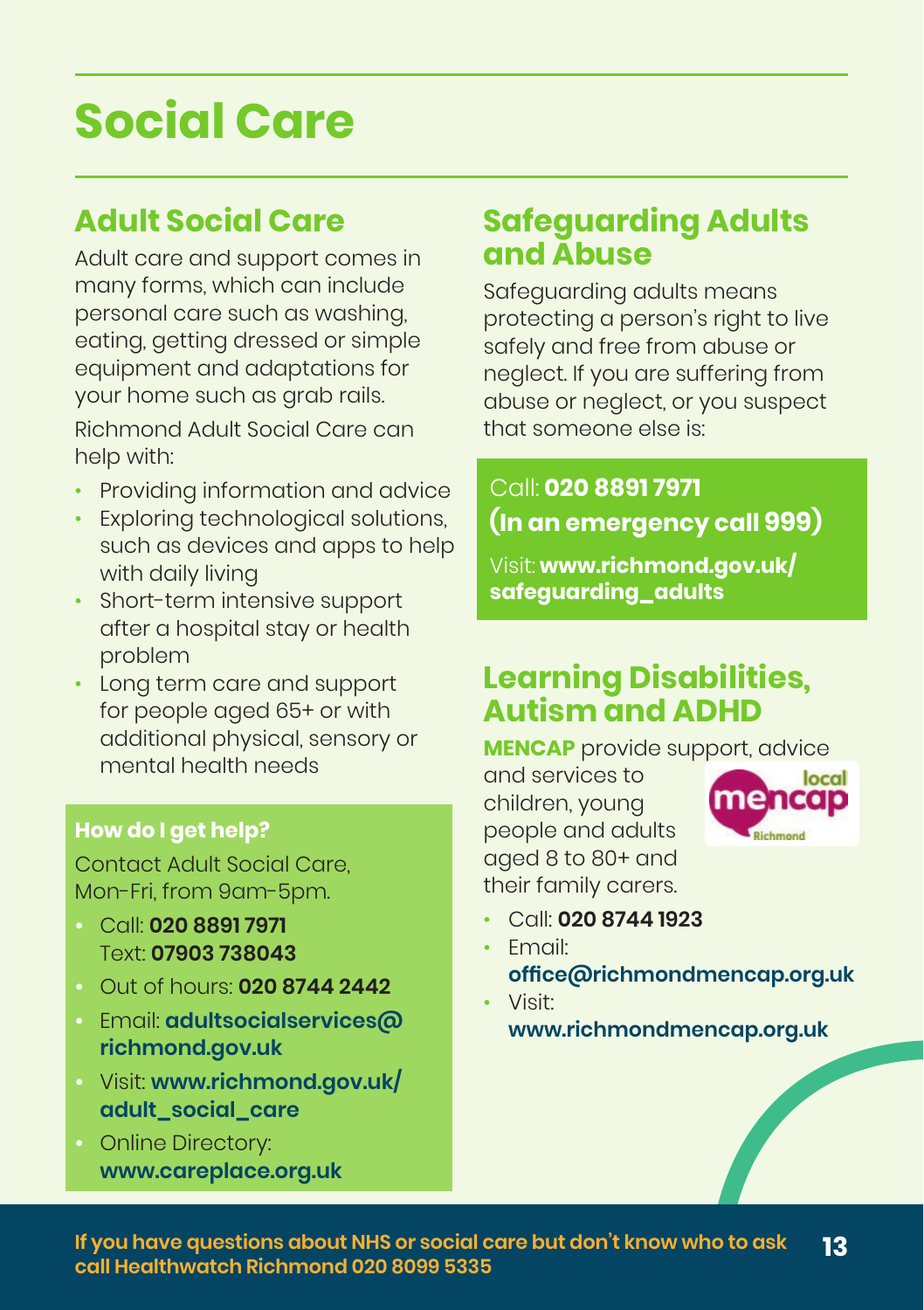# **Support in the Community**

### **Community Independent Living Service (CILS)**

#### **CILS Health and well-being**



is a partnership of 20 local charities led by Age UK supporting adults to live independently, improve their wellbeing and help them stay connected

### **CILS Information Navigation** is

delivered by Richmond AID and provides advice and information on a range of areas including housing, health and social care, travel and transport, activities and support in the community, etc.

CILS supports older or disabled people and carers, people with dementia, mental health conditions, learning difficulties, neurological and long term health conditions.

### **How do I get support?**

- **•** Call: **020 8831 6464**, Text: **07894 215 835**
- **•** Email: **[advice@richmondaid.org.uk](mailto:advice@richmondaid.org.uk)**
- **•** Visit: **[www.richmondaid.org.uk](http://www.richmondaid.org.uk)**

## **Citizens Advice Richmond**

Citizens Advice Richmond provides free, impartial and confidential



advice to anyone who lives, works or studies in Richmond. Get information and advice on any issue, including:

- Debt, personal finances and benefits advice e.g. Universal Credit
- Housing, employment, family issues and EU citizens' rights

### **How do I get help?**

- **•** Freephone: **080 82 78 78 73** (Mon-Fri, 10am-4pm)
- **•** Visit: **[www.citizensadvicerichmond.org](http://www.citizensadvicerichmond.org)**

**14 If you have questions about NHS or social care but don't know who to ask call Healthwatch Richmond 020 8099 5335**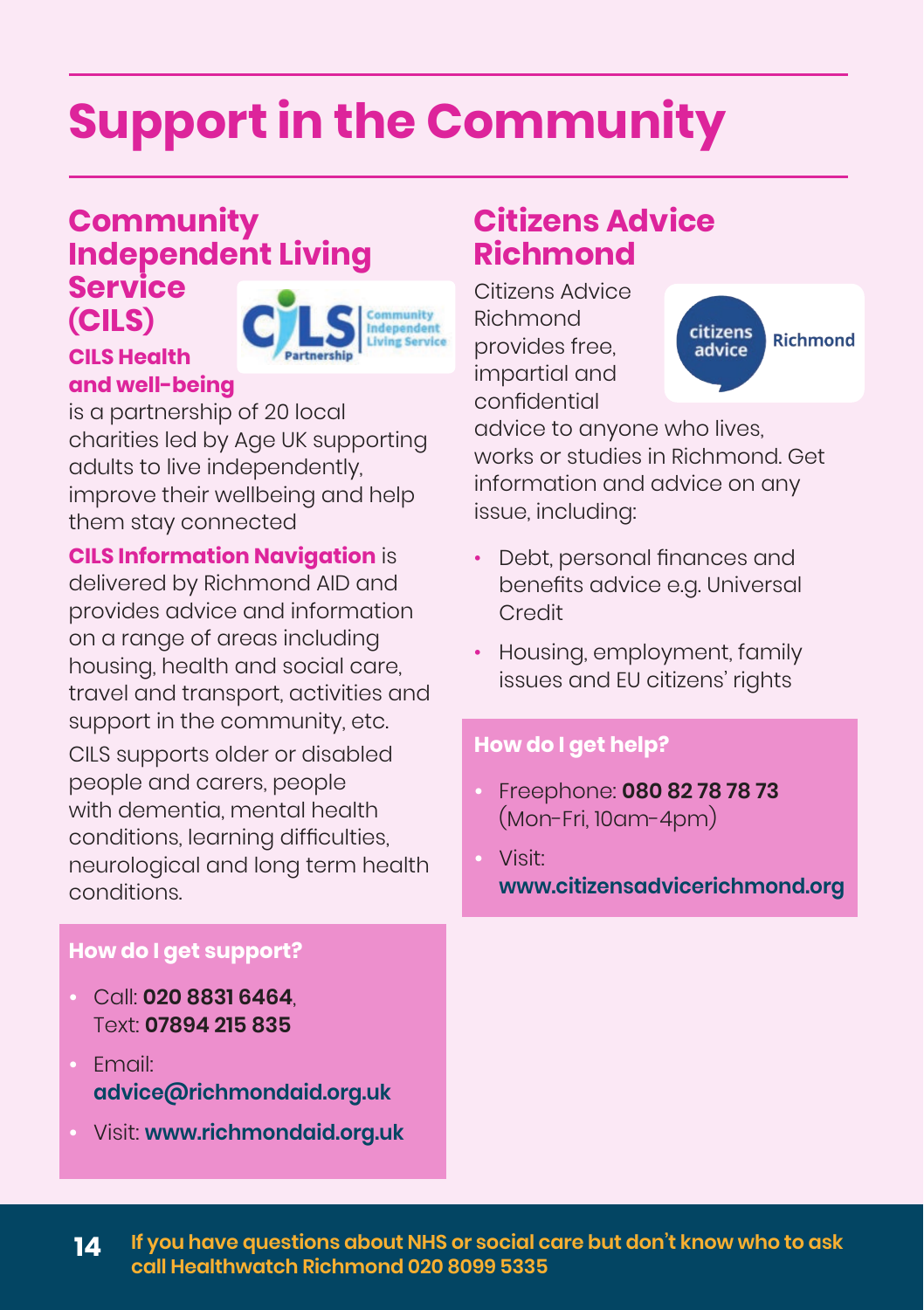## **Age UK Richmond**

Age UK Richmond provides a range of support for older people:



- Information, advice and support with claiming welfare benefits
- Social & wellbeing support
- Support to improve digital skills
- Handyperson, housekeeping and gardening service for small jobs

### **How do I get help?**

- **•** Call: **020 8878 3073**
- **•** Email: **[info@ageukrichmond.org.uk](mailto:info@ageukrichmond.org.uk)**
- **•** Visit: **[www.ageuk.org.uk/](http://www.ageuk.org.uk/richmonduponthames) [richmonduponthames](http://www.ageuk.org.uk/richmonduponthames)**

## **Digital Support**

When used safely and correctly. technology can make a huge difference to our quality of life, daily living and independence.

### **Assistive Technology Service**

In partnership with Richmond Council, RUILS can:

- Help you identify the type of assistive technology that will support your needs and independence (i.e. a tablet or a voicecontrolled device to do online shopping or connect with friends and family)
- Give you confidence to use your devices and technical support For info call: **020 8831 6088**
- Email: **[dpsupport@ruils.co.uk](mailto:dpsupport@ruils.co.uk)**

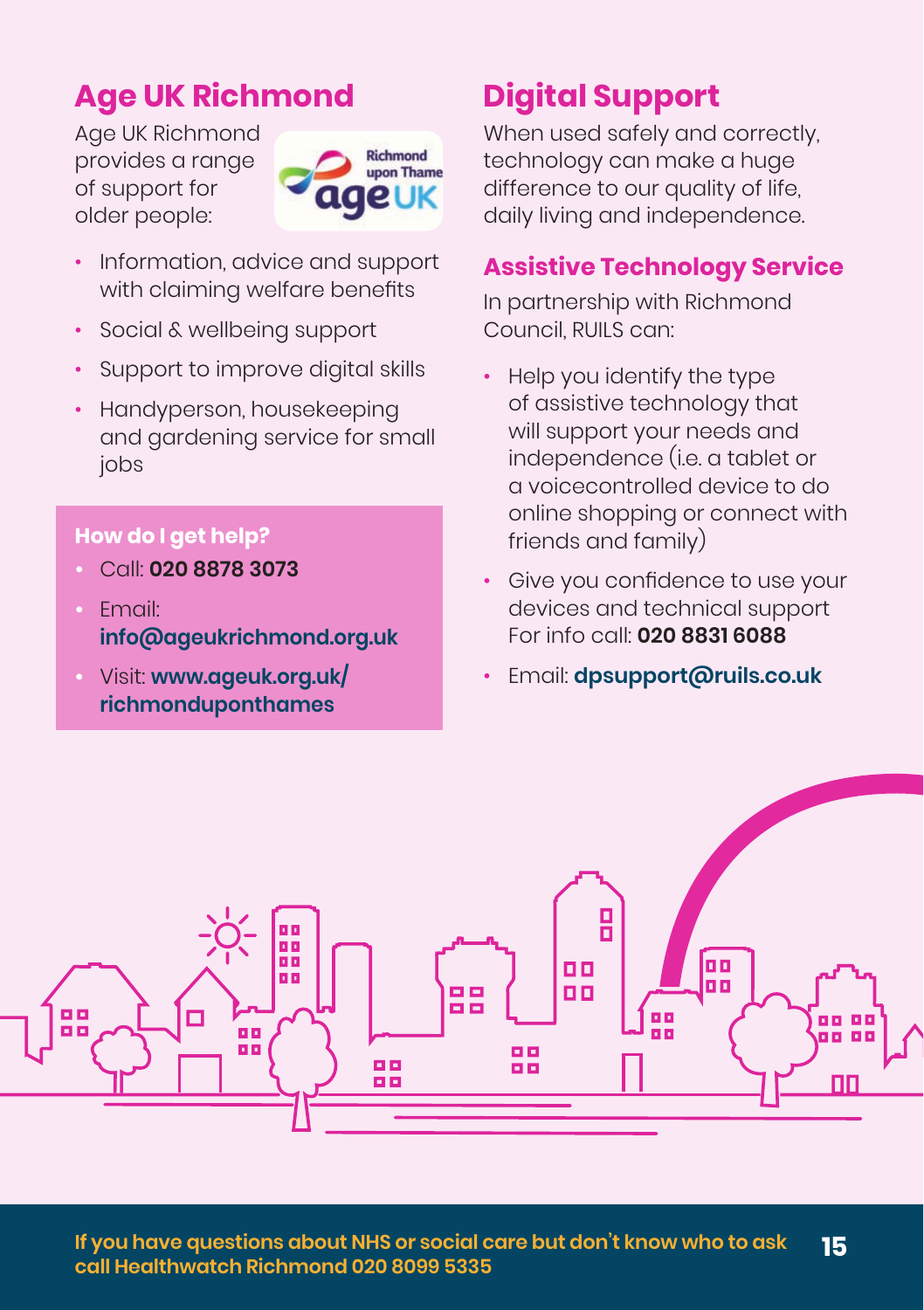# **Living Well with Dementia**

**If you have a concern about someone's memory please speak to your GP. They may refer you to the memory clinic at Barnes Hospital.** 

### **How do I get help?**

Information about dementia support and services can be found through your GP. You can also get help from HRCH Community Dementia Practitioners who can assess and discuss your needs, provide Dementia screening, referral and liaison for further investigations and support services. They can also advocate to ensure your views are respected and help and support patients and carers to make future plans.

- **•** Call: **020 8614 5429/5430**
- **•** Email: **[hrch.dementia@nhs.net](mailto:hrch.dementia@nhs.net)**
- **•** Website: **[www.hrch.nhs.uk](http://www.hrch.nhs.uk)**

## **Alzheimer's Society**

For Expert friendly local advice on all kinds of dementia call **0208 036 9570** or the **Dementia Connect Telephone Support**

**0333 150 3456** (Mon-Wed 9am-8pm, Thu-Fri 9am-5pm, Sat-Sun 10am-4pm)



#### Email:

**[richmondservices@](mailto:richmondservices@alzheimers.org.uk) [alzheimers.org.uk](mailto:richmondservices@alzheimers.org.uk)**

- **• Factsheets and more**: **[alzheimers.org.uk](http://alzheimers.org.uk)**
- **• Chat forum**: **[forum.alzheimers.org.uk](http://forum.alzheimers.org.uk)**

### **Crossroads Care Richmond and Kingston**

Crossroads runs the Caring Café for people living with dementia and their carers to enjoy entertainment



or activity in a friendly and welcoming environment, on the 1st and 3rd Saturday of every month.

- **•** Call: **020 8943 9421**
- **•** Visit: **[www.crossroadscarerk.org](http://www.crossroadscarerk.org)**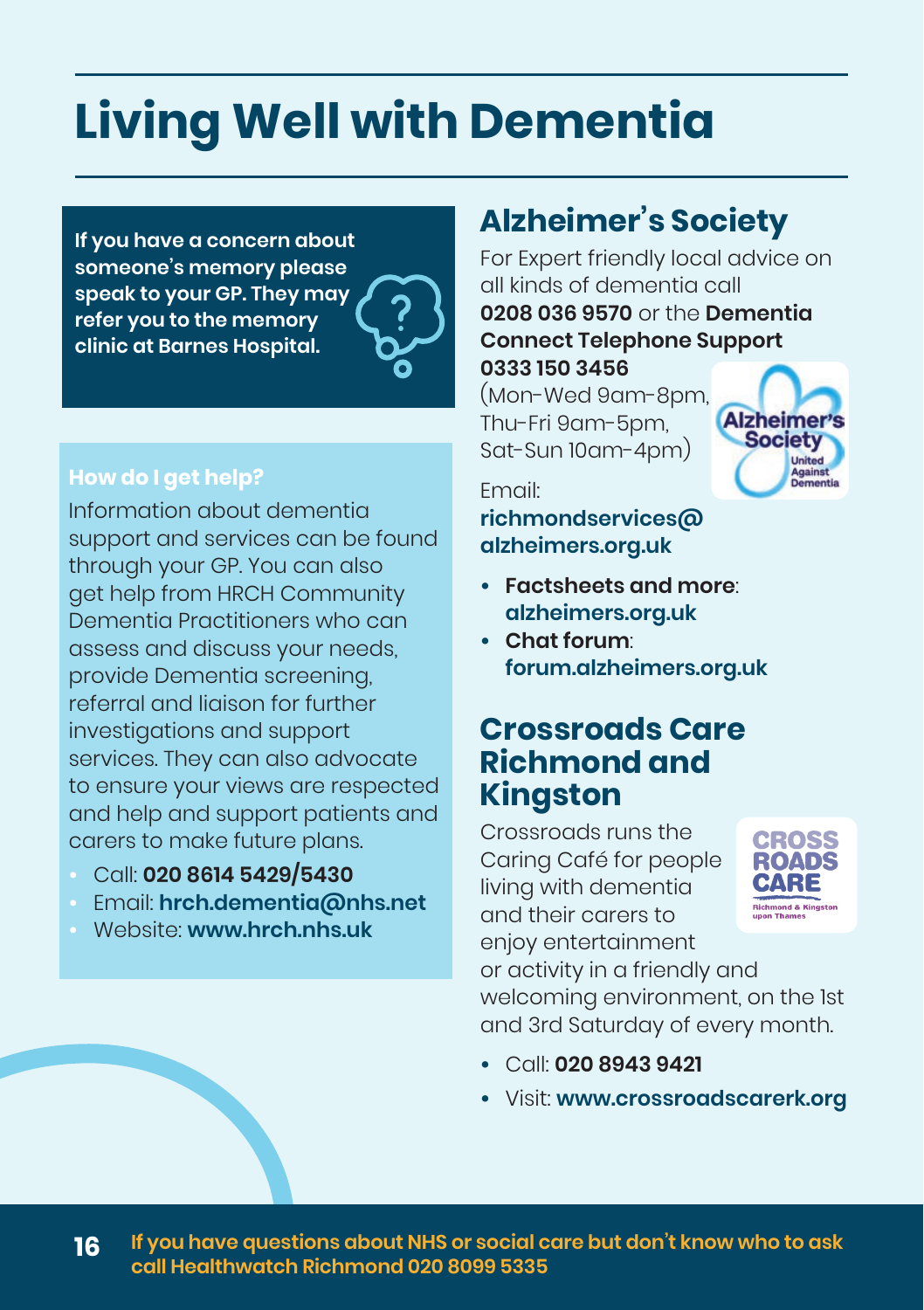## **Carers Support**

**If you look after someone who needs support because of an illness or disability, whether you or they are an adult or a child, you could be** 

**considered a carer. The Adult Social Care team can advise, guide and support you. For an assessment of** 

**your needs:** 



**Call: 020 8891 7971 or Visit: [www.richmond.gov.uk/](http://www.richmond.gov.uk/carers_self_assessment) [carers\\_self\\_assessment](http://www.richmond.gov.uk/carers_self_assessment)**

## **Carers Hub Service**

Richmond Carers Hub Service is made up of local organisations. led by Richmond Carers Centre and contracted to provide services to unpaid carers living in or caring for someone living in the London Borough of Richmond upon Thames.

• Visit: **[www.richmondchs.org](http://www.richmondchs.org)**

Carers services are also provided by **RB Mind** (including young people, see page 8) **Alzheimer's Society** and **Crossroads Care**  (see page 16).

More information about local carers' services available at: **[www.careplace.org.uk](http://www.careplace.org.uk)**

#### **Richmond Carers Centre**

Richmond Carers Centre is a local charity providing free and confidential



information, advice and support to unpaid carers living in or caring for someone living in Richmond.

- Call the Carers Support Line: **020 8867 2380**
- Visit: **[www.richmondcarers.org](http://www.richmondcarers.org)**
- Email:

**[support@richmondcarers.org](mailto:support@richmondcarers.org)**

### **Support in the community**

Crossroads Care provides a range of home and community respite care and support services to Carers and the people they care for, of all ages and disability, including behavioural, emotional and/or medical needs, as well as dementia care and palliative care, offering

- Respite Breaks
- Community Support and projects and Specialist Groups/ Advice
- Signposting (information/advice)
- Call: **020 8943 9421**
- Email: **[info@crossroadscarerk.org.uk](mailto:info@crossroadscarerk.org.uk)**
- Visit: **[www.crossroadscarerk.org](http://www.crossroadscarerk.org)**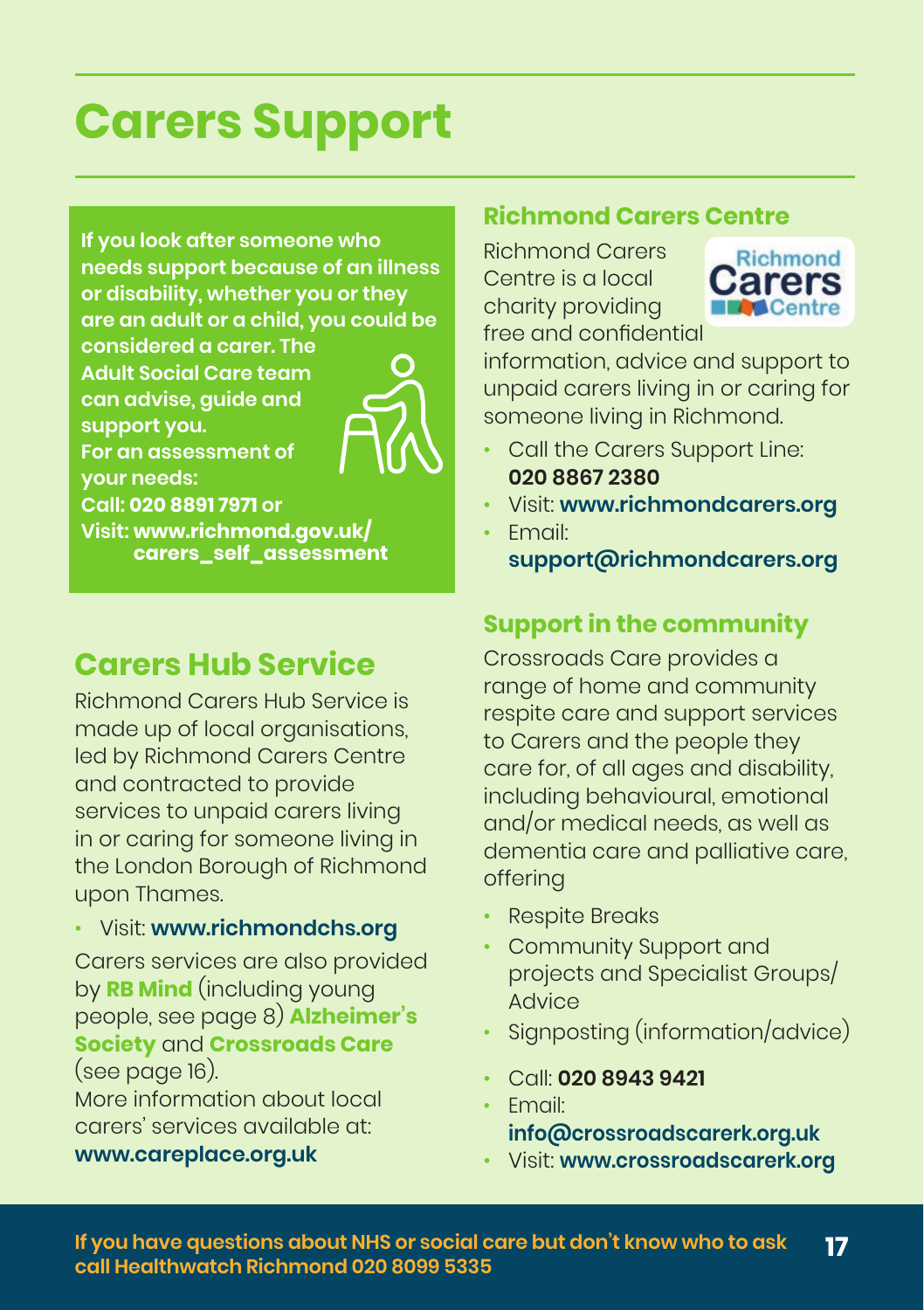### **Integrated Neurological Services (INS)**

INS provides longterm, professional support for people with neurological



conditions including Parkinson's, MS or stroke and their carers. For help call: **020 8755 4000** or visit: **[www.ins.org.uk](http://www.ins.org.uk)**

### **Addiction Support and Care Agency**

For help, advice and support to those helping someone who has an alcohol or drug addiction



call: **020 8940 1160** or visit: **[www.addictionsupport.co.uk](http://www.addictionsupport.co.uk)**

## **Tell Your GP – if they know, they can help**

**If your GP knows you're a carer they can help you and the person you care for by offering flexible appointments or referring you for help.**

## **Healthy Lifestyle Services**

### **Move for a healthier borough**

Find free bitesize exercise videos and curated local and national information, resources and ideas to get active at home and outdoors. For more information visit: **[www.richmond.gov.uk](http://www.richmond.gov.uk)** and search for Richmond Moves.

**Find free bitesize exercise videos and curated local and national information, resources and ideas to get active at home and outdoors. For more information: visit [www.richmond.gov.uk](http://www.richmond.gov.uk) and search for Richmond Moves for a Healthier Borough.**

## **NHS Health Checks**

As we age, we develop a higher risk of conditions like heart or kidney disease and diabetes. If you are 40–74, you may be eligible for a free NHS Health Check. This can help prevent these conditions by spotting early signs, which means you'll be more likely to enjoy life for longer. Anyone aged 14 or over who has a learning disability can also have a free annual health check. **Speak to your GP or pharmacy**, or visit: **[www.richmond.gov.uk](http://www.richmond.gov.uk)**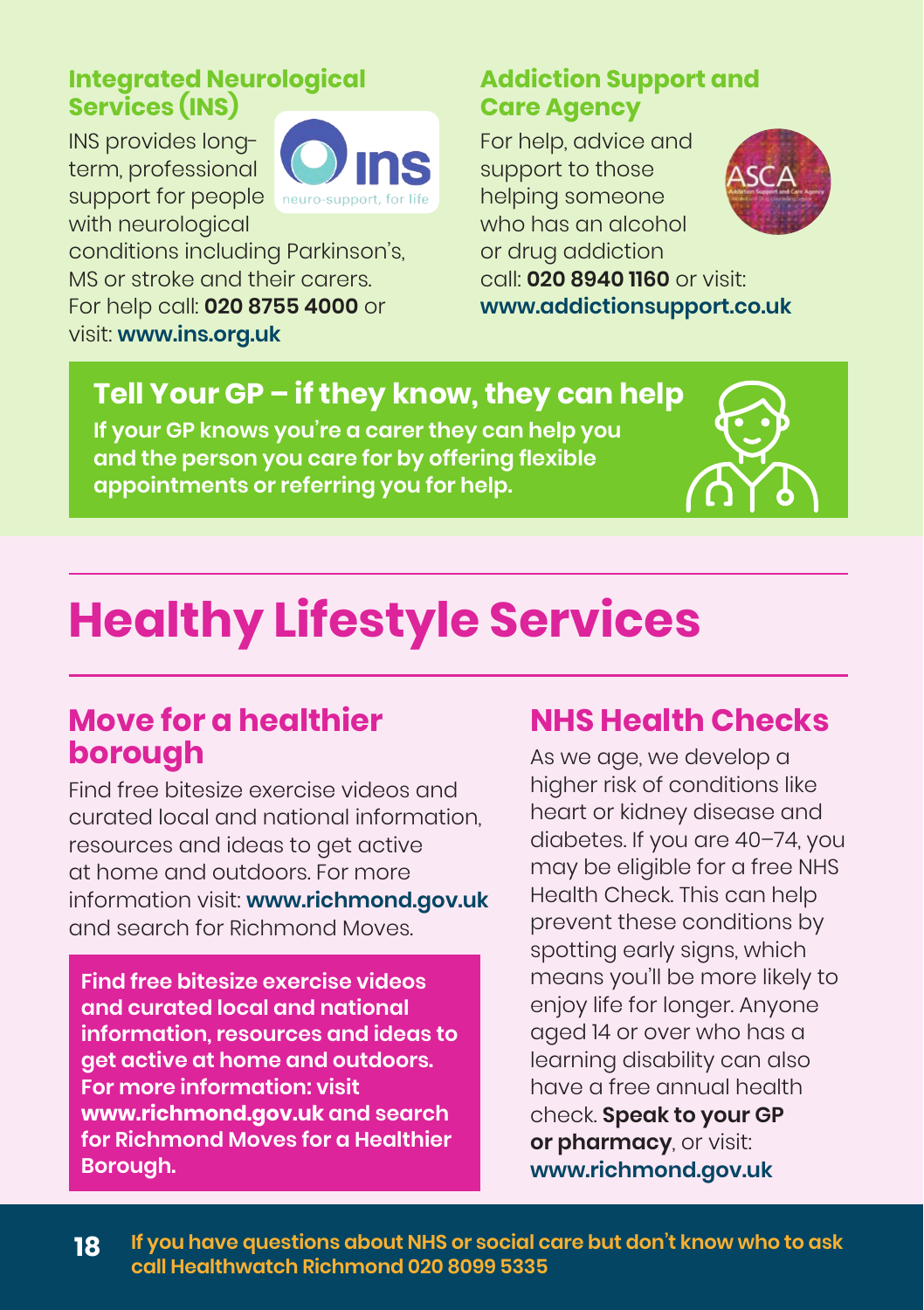## **Diabetes**

### **Know Your Risk for Type-2 Diabetes**

Type-2 Diabetes can be prevented or delayed. To check your risk of developing diabetes visit:

### **[www.riskscore.diabetes.org.uk](http://www.riskscore.diabetes.org.uk)**

If you're at risk, your GP can refer you for personalised support. If you have recent blood test results, you can self-refer:

- Visit: **[www.preventing-diabetes.co.uk](http://www.preventing-diabetes.co.uk)**
- Call: **0333 577 3010**

### **Diabetes Book & Learn**

Find education courses and support to manage your diabetes:

- **[www.diabetesbooking.co.uk](http://www.diabetesbooking.co.uk)**
- Call: **020 3474 5500**
- Email: **[info@diabetesbooking.co.uk](mailto:info@diabetesbooking.co.uk)**

## **Smoking Cessation**

Smoking is the single biggest cause of preventable death. Research shows that you are up to four times more likely to quit if you use a local stop smoking service, offering free nicotine replacement therapies and behavioural support to help you quit.

### **How do I get help?**

- **•** Freephone (24 hour): **0800 011 4558**
- **•** Email: **[StopSmokingteam@](mailto:StopSmokingteam%40richmond.gov.uk?subject=) [richmond.gov.uk](mailto:StopSmokingteam%40richmond.gov.uk?subject=)**

## **DrinkChecker Richmond**

The aim of the website is to support individuals to understand more about alcohol and its effects and to recognise if drinking is harming their health, signposting to advice, support and treatment if necessary.

- Visit: **[www.richmond.](https://www.richmond.drinkchecker.org.uk/) [drinkchecker.org.uk/](https://www.richmond.drinkchecker.org.uk/)**
- Email: **[info@](mailto:info@alcoholhealthnetwork.org.uk) [alcoholhealthnetwork.org.uk](mailto:info@alcoholhealthnetwork.org.uk)**

## **Kickstart your health**

**Healthy changes start with little changes. Whether you want to lose weight, get active or quit smoking, Better Health is here with lots of free tools and support. Visit: [www.nhs.uk/better-health/](https://www.nhs.uk/better-health/)**